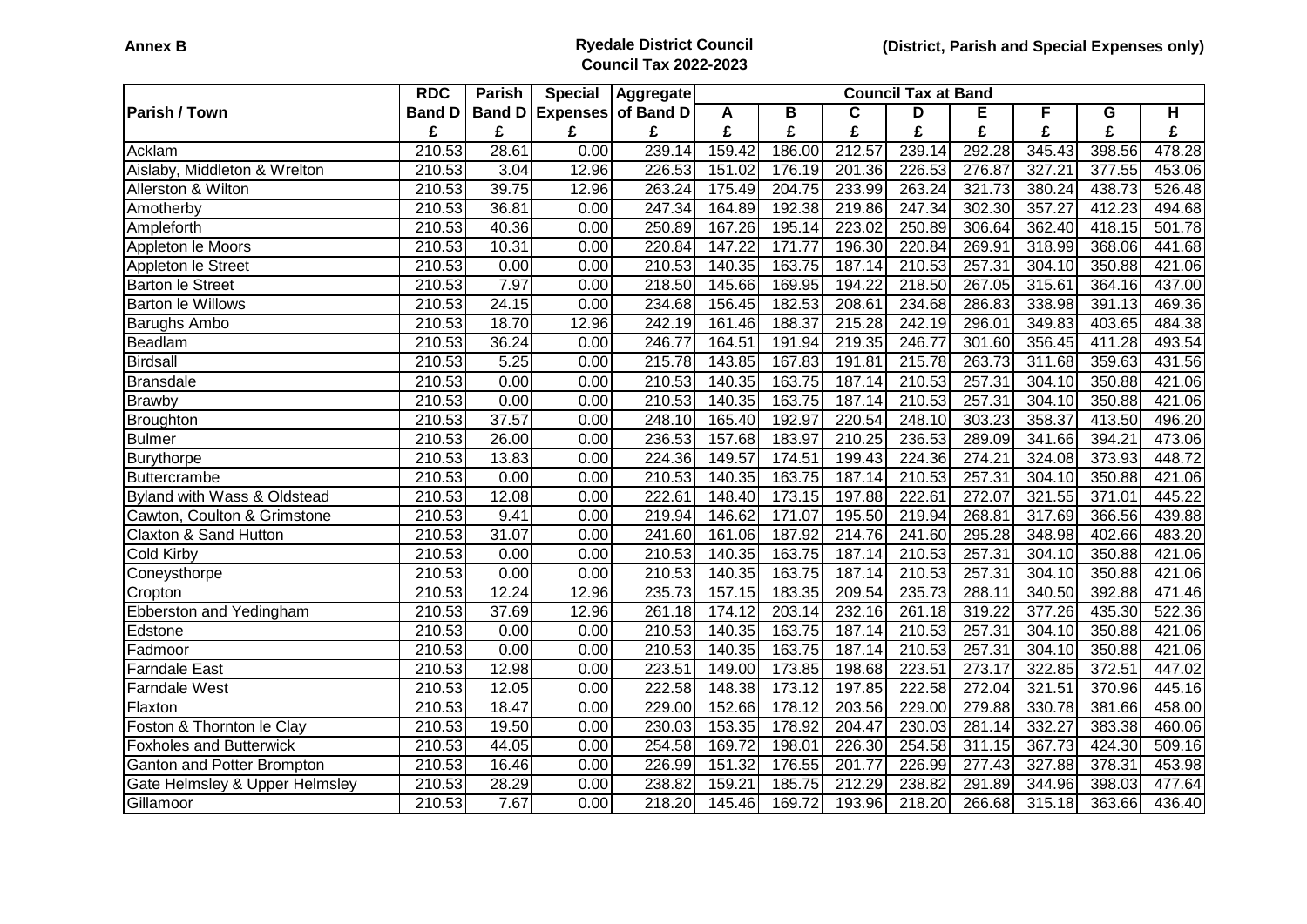## **Annex B Ryedale District Council Council Tax 2022-2023**

|                             | <b>RDC</b>    | Parish        | <b>Special</b> | Aggregate                 | <b>Council Tax at Band</b> |        |             |        |        |        |        |        |
|-----------------------------|---------------|---------------|----------------|---------------------------|----------------------------|--------|-------------|--------|--------|--------|--------|--------|
| <b>Parish / Town</b>        | <b>Band D</b> | <b>Band D</b> |                | <b>Expenses of Band D</b> | A                          | B      | $\mathbf c$ | D      | Е      | F      | G      | H      |
|                             | £             | £             | £              | £                         | £                          | £      | £           | £      | £      | £      | £      | £      |
| <b>Gilling East</b>         | 210.53        | 23.13         | 0.00           | 233.66                    | 155.77                     | 181.74 | 207.70      | 233.66 | 285.58 | 337.51 | 389.43 | 467.32 |
| Habton                      | 210.53        | 8.21          | 0.00           | 218.74                    | 145.82                     | 170.14 | 194.44      | 218.74 | 267.34 | 315.96 | 364.56 | 437.48 |
| Harome                      | 210.53        | 37.73         | 0.00           | 248.26                    | 165.50                     | 193.10 | 220.68      | 248.26 | 303.42 | 358.60 | 413.76 | 496.52 |
| Hartoft                     | 210.53        | 0.00          | 0.00           | 210.53                    | 140.35                     | 163.75 | 187.14      | 210.53 | 257.31 | 304.10 | 350.88 | 421.06 |
| Harton                      | 210.53        | 0.00          | 0.00           | 210.53                    | 140.35                     | 163.75 | 187.14      | 210.53 | 257.31 | 304.10 | 350.88 | 421.06 |
| Hawnby                      | 210.53        | 9.99          | 0.00           | 220.52                    | 147.01                     | 171.52 | 196.02      | 220.52 | 269.52 | 318.53 | 367.53 | 441.04 |
| Helmsley                    | 210.53        | 130.08        | 0.00           | 340.61                    | 227.07                     | 264.92 | 302.77      | 340.61 | 416.30 | 491.99 | 567.68 | 681.22 |
| Henderskelfe                | 210.53        | 0.00          | 0.00           | 210.53                    | 140.35                     | 163.75 | 187.14      | 210.53 | 257.31 | 304.10 | 350.88 | 421.06 |
| Heslerton                   | 210.53        | 26.66         | 0.00           | 237.19                    | 158.12                     | 184.49 | 210.84      | 237.19 | 289.89 | 342.61 | 395.31 | 474.38 |
| Hovingham & Scackleton      | 210.53        | 26.28         | 0.00           | 236.81                    | 157.87                     | 184.19 | 210.50      | 236.81 | 289.43 | 342.06 | 394.68 | 473.62 |
| Howsham                     | 210.53        | 0.00          | 0.00           | 210.53                    | 140.35                     | 163.75 | 187.14      | 210.53 | 257.31 | 304.10 | 350.88 | 421.06 |
| Hutton le Hole              | 210.53        | 51.24         | 0.00           | 261.77                    | 174.51                     | 203.60 | 232.69      | 261.77 | 319.94 | 378.11 | 436.28 | 523.54 |
| <b>Huttons Ambo</b>         | 210.53        | 0.00          | 0.00           | 210.53                    | 140.35                     | 163.75 | 187.14      | 210.53 | 257.31 | 304.10 | 350.88 | 421.06 |
| Kirbygrindalythe            | 210.53        | 24.99         | 0.00           | 235.52                    | 157.01                     | 183.19 | 209.35      | 235.52 | 287.85 | 340.20 | 392.53 | 471.04 |
| Kirbymisperton              | 210.53        | 20.10         | 12.96          | 243.59                    | 162.39                     | 189.46 | 216.53      | 243.59 | 297.72 | 351.85 | 405.98 | 487.18 |
| Kirkbymoorside              | 210.53        | 61.50         | 0.00           | 272.03                    | 181.35                     | 211.58 | 241.81      | 272.03 | 332.48 | 392.93 | 453.38 | 544.06 |
| _angton                     | 210.53        | 0.00          | 0.00           | 210.53                    | 140.35                     | 163.75 | 187.14      | 210.53 | 257.31 | 304.10 | 350.88 | 421.06 |
| Lastingham                  | 210.53        | 24.78         | 0.00           | 235.31                    | 156.87                     | 183.02 | 209.17      | 235.31 | 287.60 | 339.89 | 392.18 | 470.62 |
| Leavening                   | 210.53        | 13.51         | 0.00           | 224.04                    | 149.36                     | 174.26 | 199.15      | 224.04 | 273.82 | 323.61 | 373.40 | 448.08 |
| _evisham                    | 210.53        | 0.00          | 12.96          | 223.49                    | 148.99                     | 173.83 | 198.66      | 223.49 | 273.15 | 322.82 | 372.48 | 446.98 |
| Lillings Ambo               | 210.53        | 12.11         | 0.00           | 222.64                    | 148.42                     | 173.17 | 197.90      | 222.64 | 272.11 | 321.59 | 371.06 | 445.28 |
| Lockton                     | 210.53        | 34.85         | 12.96          | 258.34                    | 172.22                     | 200.94 | 229.64      | 258.34 | 315.74 | 373.16 | 430.56 | 516.68 |
| Luttons                     | 210.53        | 36.56         | 0.00           | 247.09                    | 164.72                     | 192.19 | 219.64      | 247.09 | 301.99 | 356.91 | 411.81 | 494.18 |
| Malton                      | 210.53        | 100.58        | 5.10           | 316.21                    | 210.80                     | 245.95 | 281.07      | 316.21 | 386.47 | 456.75 | 527.01 | 632.42 |
| Marishes                    | 210.53        | 0.00          | 0.00           | 210.53                    | 140.35                     | 163.75 | 187.14      | 210.53 | 257.31 | 304.10 | 350.88 | 421.06 |
| Marton                      | 210.53        | 4.06          | 12.96          | 227.55                    | 151.70                     | 176.99 | 202.27      | 227.55 | 278.11 | 328.68 | 379.25 | 455.10 |
| Nawton                      | 210.53        | 17.77         | 0.00           | 228.30                    | 152.20                     | 177.57 | 202.94      | 228.30 | 279.03 | 329.77 | 380.50 | 456.60 |
| Newton on Rawcliffe & Stape | 210.53        | 17.83         | 12.96          | 241.32                    | 160.88                     | 187.70 | 214.51      | 241.32 | 294.94 | 348.57 | 402.20 | 482.64 |
| Normanby                    | 210.53        | 5.88          | 12.96          | 229.37                    | 152.91                     | 178.40 | 203.89      | 229.37 | 280.34 | 331.31 | 382.28 | 458.74 |
| Norton                      | 210.53        | 62.91         | 7.93           | 281.37                    | 187.58                     | 218.85 | 250.11      | 281.37 | 343.89 | 406.42 | 468.95 | 562.74 |
| Nunnington                  | 210.53        | 11.42         | 0.00           | 221.95                    | 147.96                     | 172.63 | 197.29      | 221.95 | 271.27 | 320.60 | 369.91 | 443.90 |
| Old Byland & Scawton        | 210.53        | 0.00          | 0.00           | 210.53                    | 140.35                     | 163.75 | 187.14      | 210.53 | 257.31 | 304.10 | 350.88 | 421.06 |
| Oswaldkirk                  | 210.53        | 23.15         | 0.00           | 233.68                    | 155.78                     | 181.76 | 207.72      | 233.68 | 285.60 | 337.54 | 389.46 | 467.36 |
| Pickering                   | 210.53        | 78.78         | 0.00           | 289.31                    | 192.87                     | 225.02 | 257.17      | 289.31 | 353.60 | 417.89 | 482.18 | 578.62 |
| Pockley                     | 210.53        | 0.00          | 0.00           | 210.53                    | 140.35                     | 163.75 | 187.14      | 210.53 | 257.31 | 304.10 | 350.88 | 421.06 |